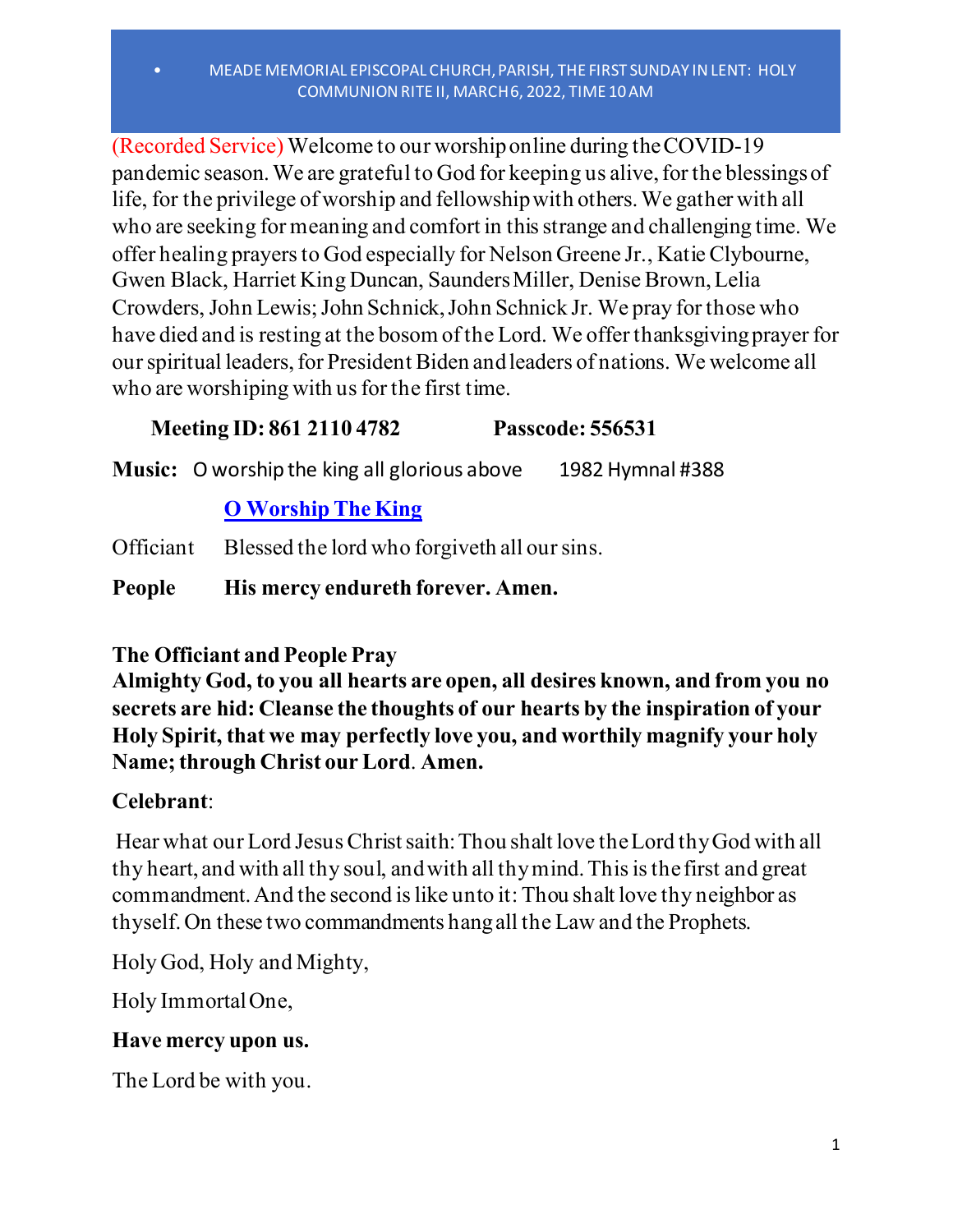### **And also, with you.**

**The Celebrant says the Collect.**

**The Collect:** The First Sunday In Lent

**Almighty God, whose blessed Son was led by the Spirit to be tempted by Satan: Come quickly to help us who are assaulted by many temptations; and, as you know the weaknesses of each of us, let each one find you mighty to save; through Jesus Christ your Son our Lord, who lives and reigns with you and the Holy Spirit, one God, now and for ever. Amen.**

### **Officiant and People**

**Glory to God in the highest, and peace to his people on earth. Lord God, heavenly King, almighty God, and Father, we worship you, we give you thanks, we praise you for your glory. Lord Jesus Christ, only Son of the Father, Lord God, Lamb of God, you take away the sin of the world: have mercy on us; you are seated at the right hand of the Father: receive our prayer. For you alone are the Holy One, you alone are the Lord, you alone are the Most High, Jesus Christ, with the Holy Spirit, in the glory of God the Father. Amen.**

## **The Liturgy of the Word**

FIRST LESSON: Deuteronomy 26:1-11 Gloria Ward-Lewis <sup>1</sup>When you have come into the land that the Lord your God is giving you as an inheritance to possess, and you possess it, and settle in it, 2you shall take some of the first of all the fruit of the ground, which you harvest from the land that the Lord your God is giving you, and you shall put it in a basket and go to the place that the Lord your God will choose as a dwelling for his name. <sup>3</sup>You shall go to the priest who is in office at that time, and say to him, "Today I declare to the Lord your God that I have come into the land that theLord swore to our ancestors to give us." 4When the priest takes the basket from your hand and sets it down before the altar of the Lord your God, <sup>5</sup>you shall make this response before the Lord your God: "A wandering Aramean was my ancestor; he went down into Egypt and lived there as an alien, few in number, and there he became a great nation, mighty and populous. <sup>6</sup> When the Egyptians treated us harshly and afflicted us, by imposing hard labor on us, <sup>7</sup> we cried to the Lord, the God of our ancestors;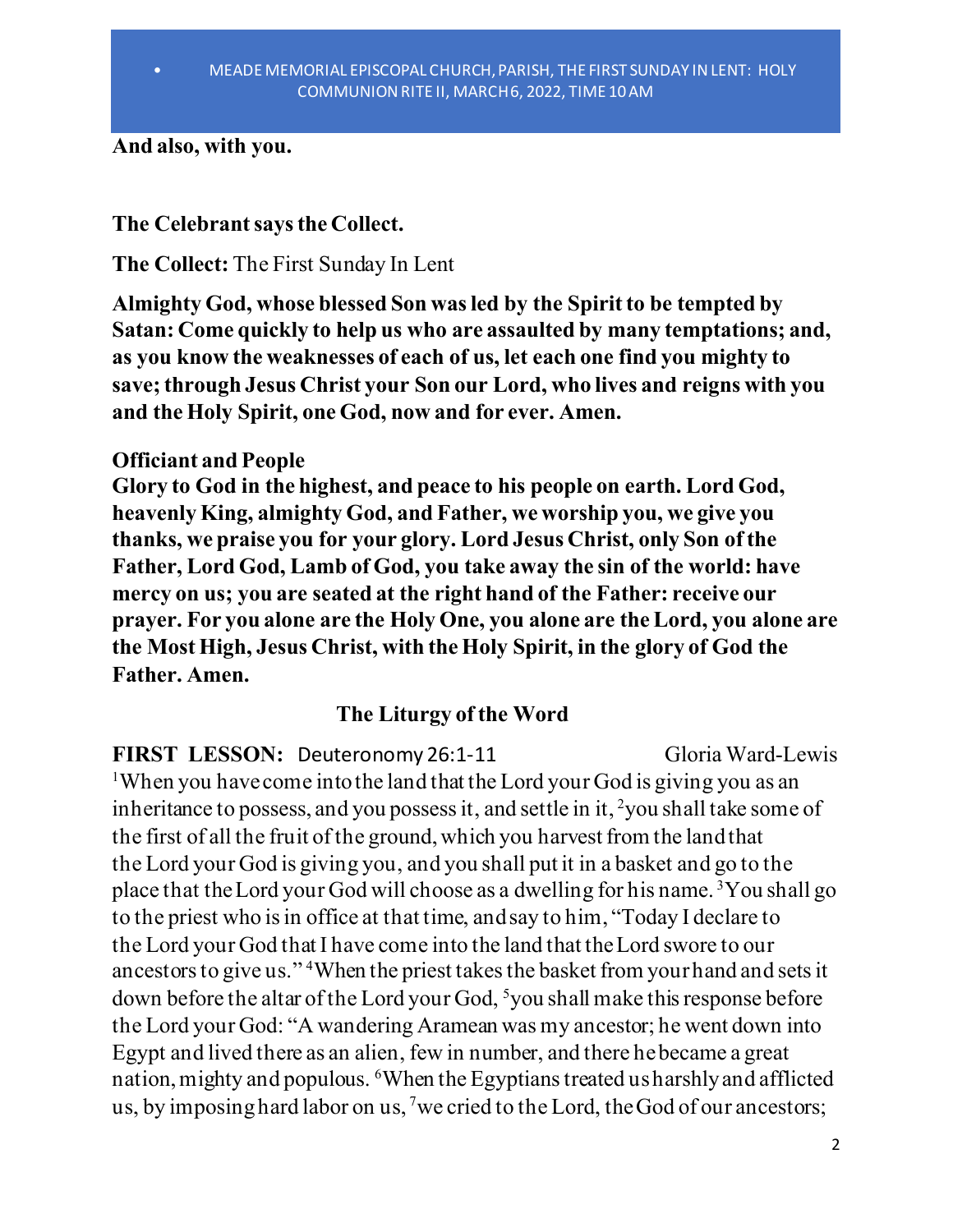the Lord heard our voice and saw our affliction, our toil, and our oppression. <sup>8</sup> TheLord brought us out of Egypt with a mighty hand and an outstretched arm, with a terrifying display of power, and with signs and wonders; <sup>9</sup>and he brought us into this place and gave us this land, a land flowing with milk and honey. <sup>10</sup>So now I bring the first of the fruit of the ground that you, O Lord, have given me." You shall set it down before the Lord your God and bow down before the Lord your God. 11Then you, together with the Levites and the aliens who reside among you, shall celebrate with all the bounty that the Lord your God has given to you and to your house.

**Reader:** Hear what the Spirit is saying the church

## **People: Thanks be to God**

| Psalm: Psalm 91:1-2, 9-16                                         | Charles Hoffman |
|-------------------------------------------------------------------|-----------------|
| <sup>1</sup> He who dwells in the shelter of the Most High, $*$   |                 |
| abides under the shadow of the Almighty.                          |                 |
| <sup>2</sup> He shall say to the Lord,                            |                 |
| "You are my refuge and my stronghold, *                           |                 |
| my God in whom I put my trust."                                   |                 |
| <sup>9</sup> Because you have made the Lord your refuge, *        |                 |
| and the Most High your habitation,                                |                 |
| <sup>10</sup> There shall no evil happen to you, $*$              |                 |
| neither shall any plague come near your dwelling.                 |                 |
| <sup>11</sup> For he shall give his angels charge over you, $*$   |                 |
| to keep you in all your ways.                                     |                 |
| <sup>12</sup> They shall bear you in their hands, *               |                 |
| lest you dash your foot against a stone.                          |                 |
| <sup>13</sup> You shall tread upon the lion and adder; *          |                 |
| you shall trample the young lion and the serpent under your feet. |                 |
| <sup>14</sup> Because he is bound to me in love,                  |                 |
| therefore will I deliver him; *                                   |                 |
| I will protect him, because he knows my Name.                     |                 |
| <sup>15</sup> He shall call upon me, and I will answer him; $*$   |                 |
| I am with him in trouble;                                         |                 |
| I will rescue him and bring him to honor.                         |                 |
|                                                                   |                 |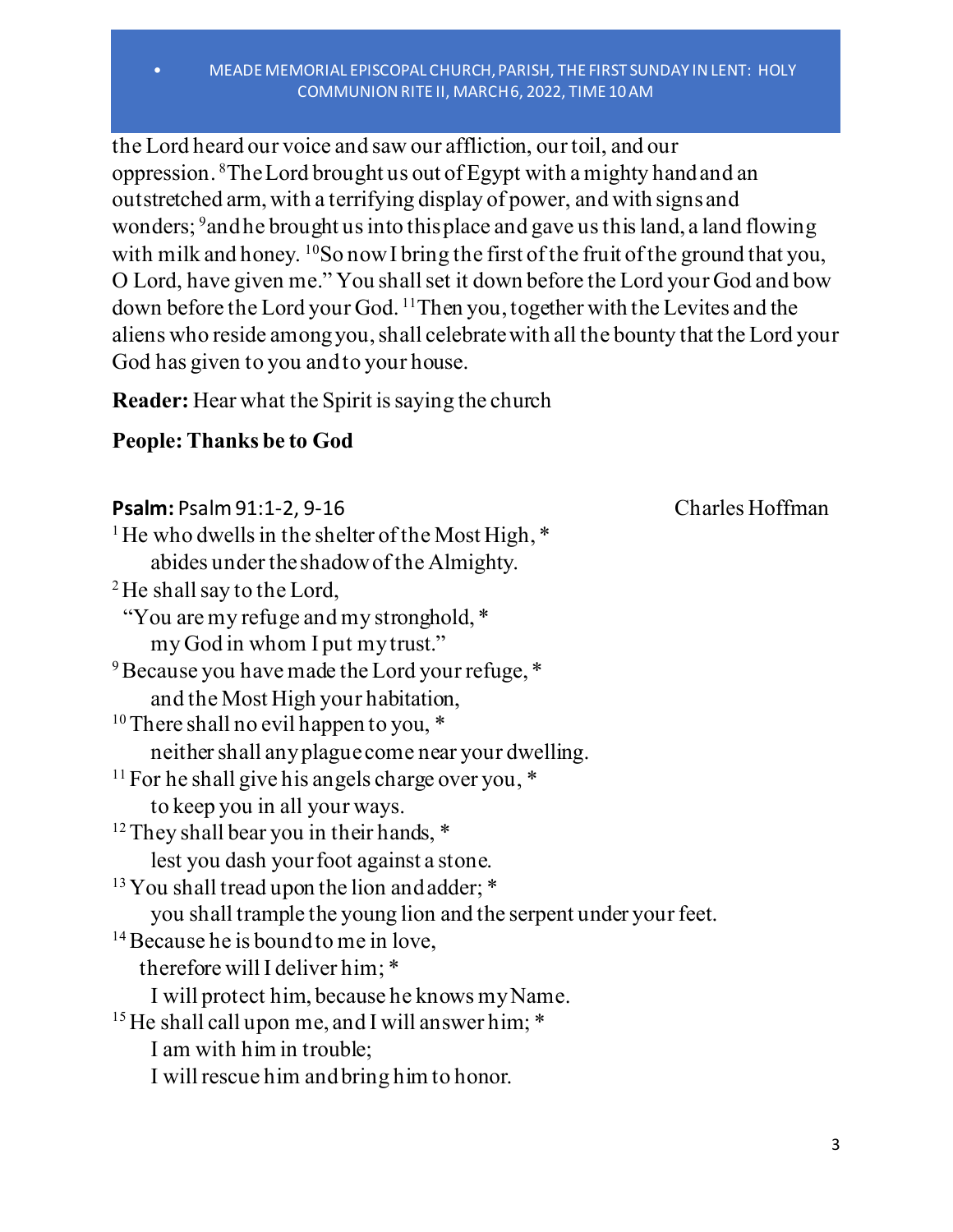## <sup>16</sup> With long life will I satisfy him, \*

and show him my salvation.

# **Glory to the father, and to the Son and to the Holy Spirit. As it was in the beginning is now and be forever.**

# **Epistle:** Romans 10:8b-13 Barbara Wells

8 "The word is near you, on your lips and in your heart" (that is, the word of faith that we proclaim); <sup>9</sup>because if you confess with your lips that Jesus is Lord and believe in your heart that God raised him from the dead, you will be saved. 10For one believes with the heart and so is justified, and one confesses with the mouth and so is saved. 11The scripture says, "No one who believes in him will be put to shame." 12For there is no distinction between Jew and Greek; the same Lord is Lord of all and is generous to all who call on him. <sup>13</sup> For, "Everyone who calls on the name of the Lord shall be saved."

**Reader:** Hear what the Spirit is saying the church

## **People: Thanks be to God**

**Music: Just AS I AM Without One Plea 1982 Hymnal #693** [JUST AS I AM](https://www.youtube.com/watch?v=G0XjqRZ9W_8)

**Priest:** The Holy Gospel of our Lord Jesus Christ according to **Luke** by Rev. Carolyne Adhola

## **People: Glory to you, Lord Christ**

1Jesus, full of the Holy Spirit, returned from the Jordan and was led by the Spirit in the wilderness, <sup>2</sup>where for forty days he was tempted by the devil. He ate nothing at all during those days, and when they were over, he was famished. 3The devil said to him, "If you are the Son of God, command this stone to become a loaf of bread." <sup>4</sup> Jesus answered him, "It is written, 'One does not live by bread alone."<sup>5</sup>Then the devil led him up and showed him in an instant all the kingdoms of the world. <sup>6</sup> And the devil said to him, "To you I will give their glory and all this authority; for it has been given over to me, and I give it to anyone I please. <sup>7</sup> If you, then, will worship me, it will all be yours." <sup>8</sup> Jesus answered him, "It is written,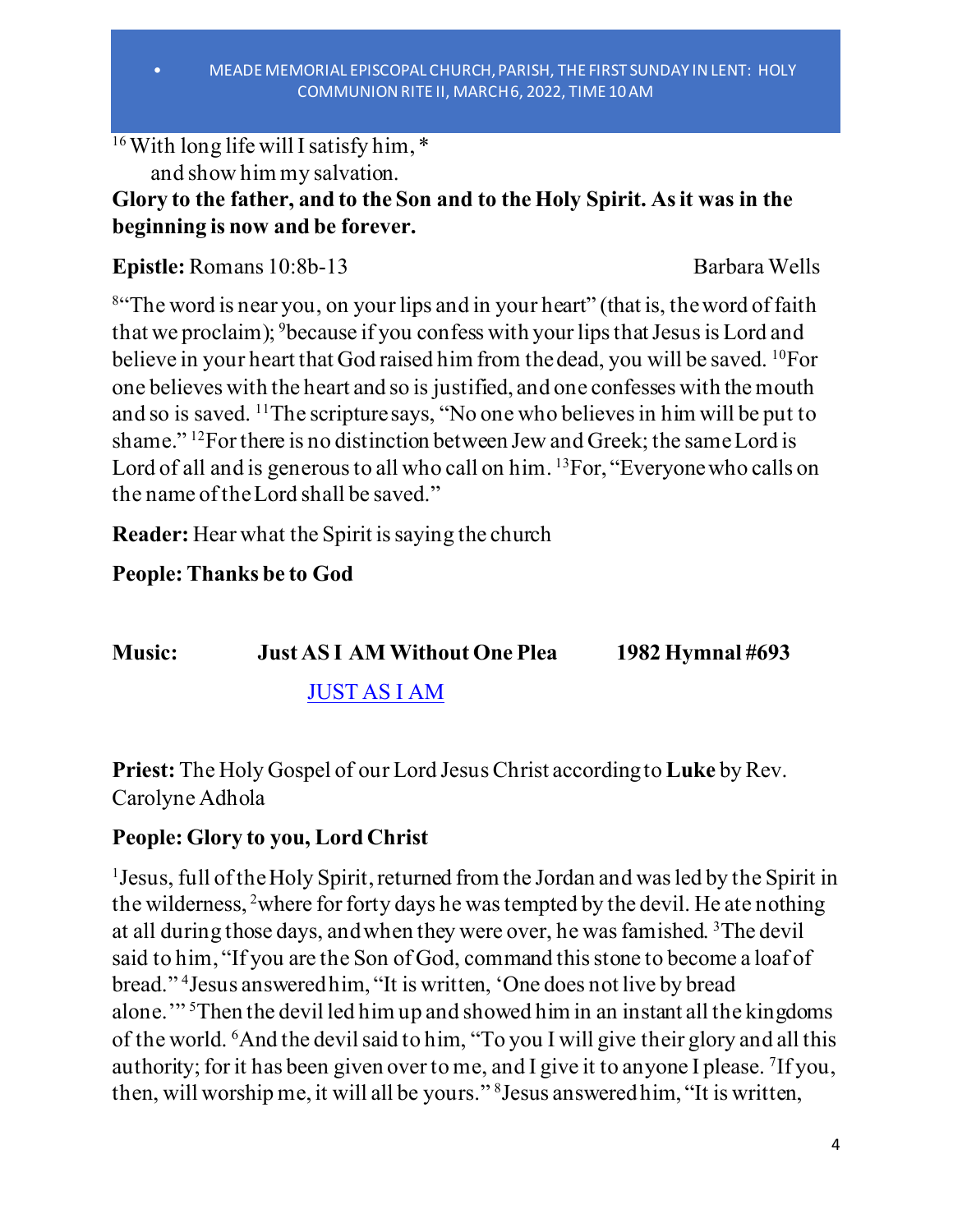'Worship the Lord your God, and serve only him.'" <sup>9</sup> Then the devil took him to Jerusalem, and placed him on the pinnacle of the temple, saying to him, "If you are the Son of God, throw yourself down from here,<sup>10</sup>for it is written, 'He will command his angels concerning you, to protect you,' 11and 'On their hands they will bear you up, so that you will not dash your foot against a stone."<sup>12</sup> Jesus answered him, "It is said, 'Do not put the Lord your God to the test.'" 13When the devil had finished every test, he departed from him until an opportune time.

### **Priest:** The Gospel of Christ **People: Praise to you, Lord Christ**

**Sermon** Fr. Asonye+

THE NICENE CREED BCP p. 327 **All: I believe in one God, the Father Almighty, maker of heaven and earth, and of all things visible and invisible; And in one Lord Jesus Christ, the only-begotten Son of God, begotten of his Father before all worlds, God of God, Light of Light, very God of very God, begotten, not made, being of one substance with the Father; by whom all things were made; who for us men and for our salvation came down from heaven, and was incarnate by the Holy Ghost of the Virgin Mary, and was made man; and was crucified also for us under Pontius Pilate; he suffered and was buried; and the third day he rose again according to the Scriptures, and ascended into heaven,**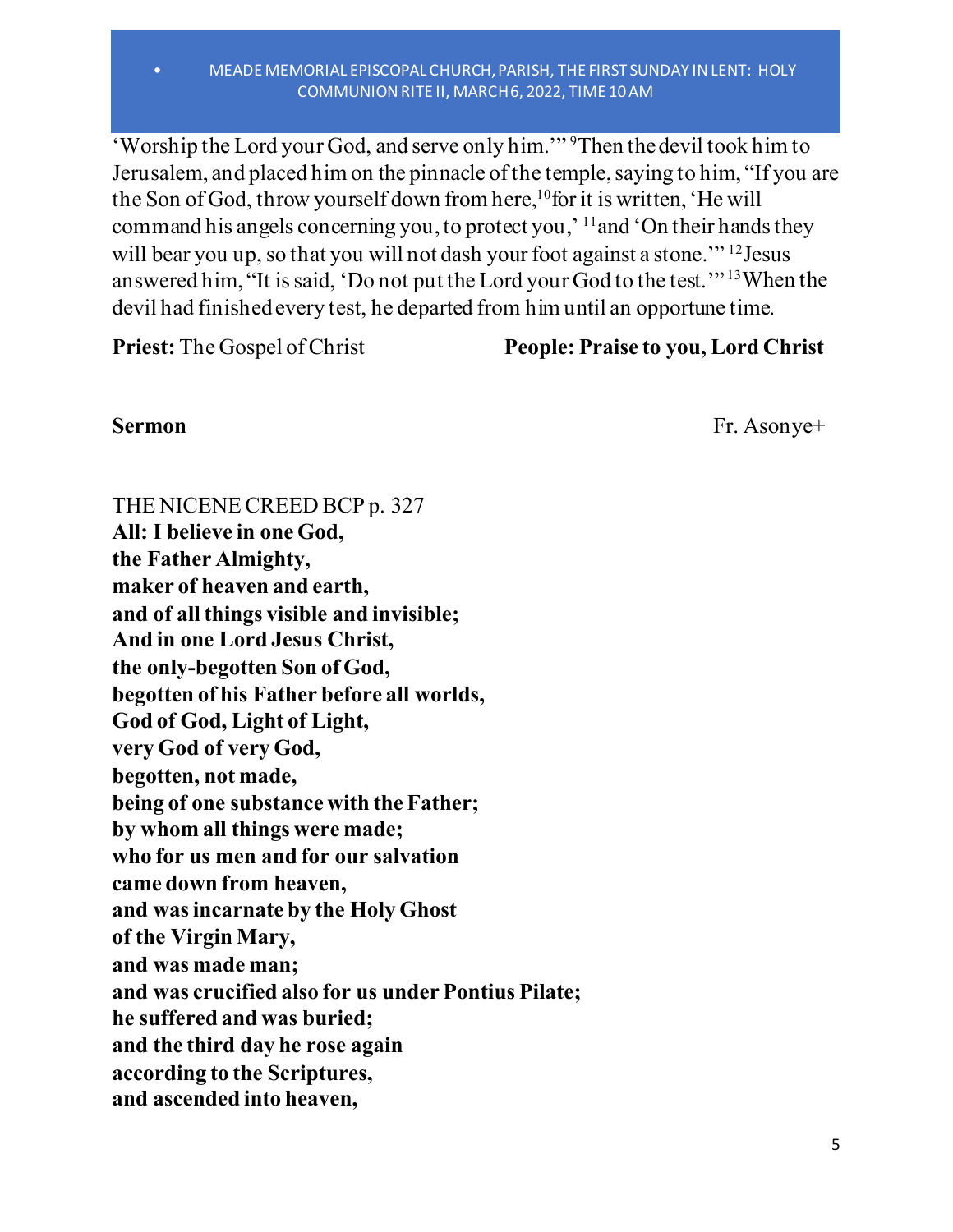**and sitteth on the right hand of the Father; and he shall come again, with glory, to judge both the quick and the dead; whose kingdom shall have no end. And I believe in the Holy Ghost the Lord, and Giver of Life, who proceedeth from the Father and the Son; who with the Father and the Son together is worshiped and glorified; who spake by the Prophets. And I believe one holy Catholic and Apostolic Church; I acknowledge one Baptism for the remission of sins; and I look for the resurrection of the dead, and the life of the world to come. Amen**

# PRAYERS OF THE PEOPLE Deborah Daniel BCP p. 328 **Let us pray for the whole state of Christ's Church and the world, devoutly kneeling.**

Almighty and ever living God, who in thy holy Word hast taught us to make prayers, and supplications, and to give thanks for all men: Receive these our prayers which we offer unto thy divine Majesty, beseeching thee to inspire continually the Universal Church with the spirit of truth, unity, and concord; and grant that all those who do confess thy holy Name may agree in the truth of thy holy Word, and live in unity and godly love.

Give grace, O heavenly Father, to all bishops and otherministers especially Susan, Jennifer, Porter, Fr. Asonye that they may, both by their life and doctrine, set forth thy true and lively Word, and rightly and duly administer thy holy Sacraments. And to all thy people give thy heavenly grace, and especially to this Meade Memorial congregation here present; that, with meek heart and due reverence, they may hear and receive thy holy Word, trulyserving thee in holiness and righteousness all the days of their life.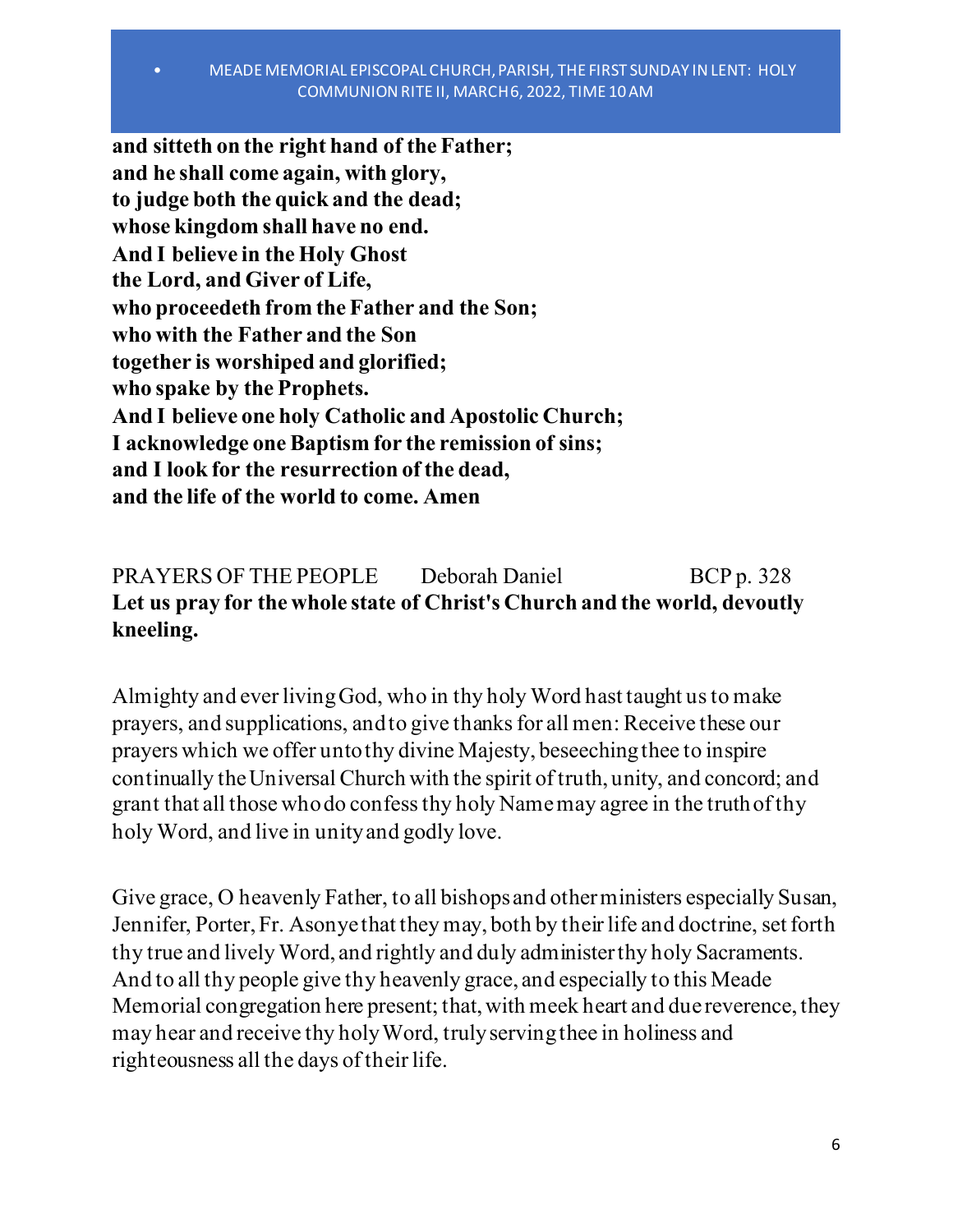We beseech thee also so to rule the hearts of those who bear the authority of government in this and every land especially the Commonwealth of Virginia, City of Alexandria andsurrounding counties, that they may be led to wise decisions and right actions for the welfare and peace of the world.

Open, O Lord, the eyes of all people to behold thy gracious hand in all thy works, that, rejoicing in thy whole creation, they may honor thee with their substance, and be faithful stewards of thy bounty.

And we most humbly beseech thee, of thy goodness, O Lord, to comfort and succor [ and] all those who in this transitory life, are in trouble, sorrow, need, sickness, or any other adversity. *Additional petitions and thanksgivings may be included here*.

And we also bless thy holy Name for all thy servants departed this life in thy faith and fear [especially ], beseeching thee to grant them continual growth in thy love and service; and to grant us grace so to follow the good examples of [and of] all thy saints, that with them we may be partakers of thy heavenly kingdom.Grant these our prayers, O Father, for Jesus Christ's sake, our only Mediator and Advocate. **All: Amen.**

# A PRAYER FOR THE SEARCH FOR A NEW BISHOP **The Diocese of Virginia will elect a new bishop on Saturday, June 4, 2022.**

**Celebrant:** Almighty God, Shepherd, and Bishop of our souls, who calls, guides and empowers us as your Church: Create in us discerning minds as we seek to elect a bishop in this diocese. So many issues are open before us; so many wounds that needhealing; so many gifts that need celebrating. Bless and continue the good work begun in your name and open our ears to the hurts and hopes around us; broaden our vision to see what we do not want to see; and enliven our hearts with honesty and compassion to do the hard work that lies before us. Guide us as we seek an inspirational leader and willing advocate to helpus meet the challenges and lead us to become the people you have equipped us to be in your service. All this we pray through Jesus Christ our Savior, who lives and reigns with you and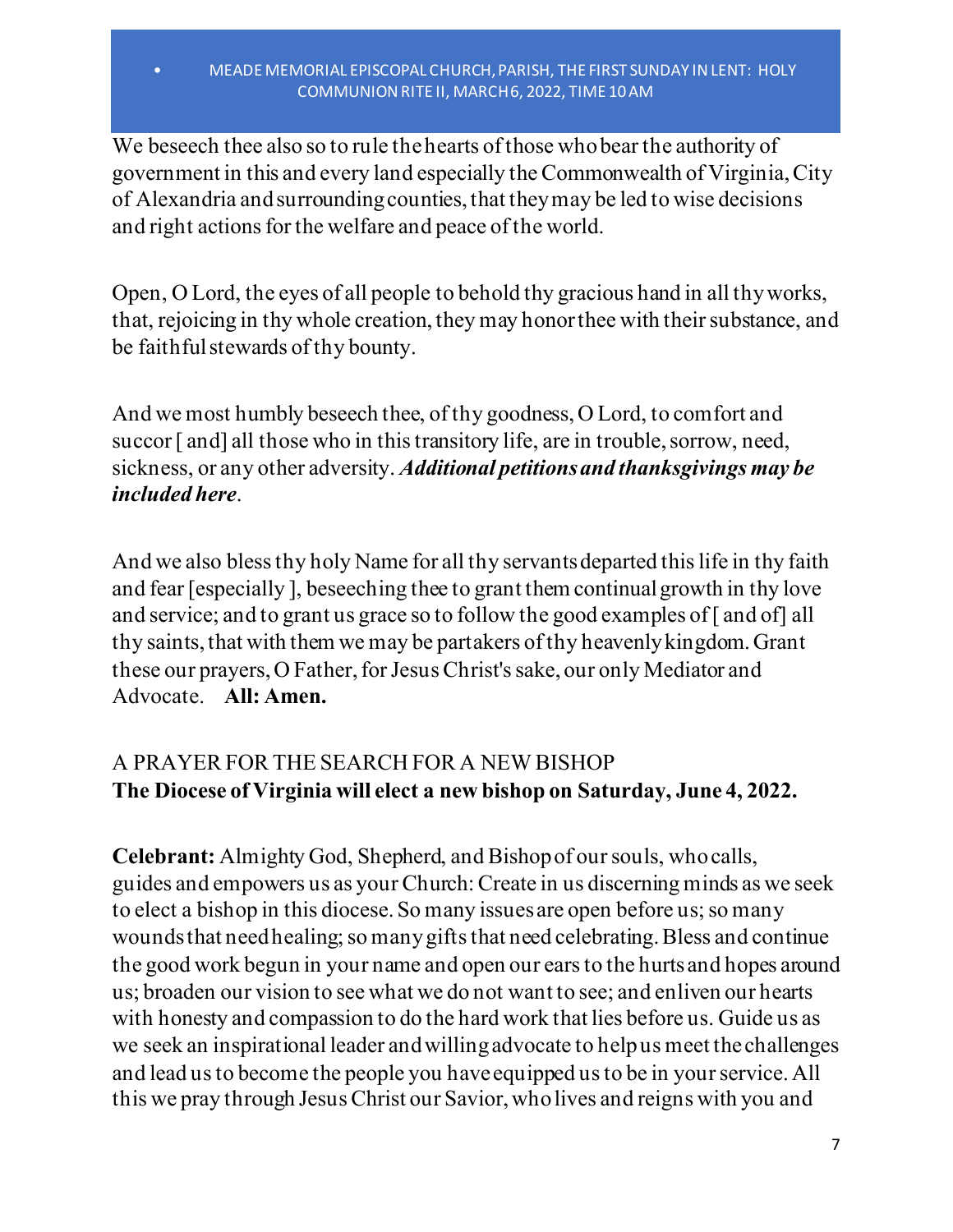the Holy Spirit, One God, now and forever. **All: Amen.**

Celebrant: To Christ our Lord who loves us, and washed us in his own blood, and made us a kingdom of priests to serve his God and Father, to him be glory in the Church evermore. Through him let us offer continually the sacrifice of praise, which is our bounden duty and service, and, with faith in him, come boldly before the throne of grace and humbly confess our sins to Almighty God.

Silence may be kept.

**All: Almighty and most merciful father, we have erred and strayed from thy ways like lost sheep, we have followed too much the devices and desires of our own hearts, we have offended against thy holy laws, we have left undone those things which we ought to have done, and we have done those things which we ought not to have done. But thou, O Lord, have mercy upon us, spare thou those who confess their faults, restore thou those who are penitent, according to thy promises declared unto mankind in Christ Jesus our Lord; and grant, O most merciful Father, for his sake, that we may hereafter live a godly, righteous, and sober life, to the glory of thy holy Name. Amen.**

Celebrant: Almighty God, our heavenly Father, who of his great mercy hath promised forgiveness of sins to all those who with hearty repentance and true faith turn unto him, have mercy upon you, pardon and deliver you from all your sins, confirm and strengthen you in all goodness, and bring you to everlasting life; through Jesus Christ our Lord. **All: Amen.**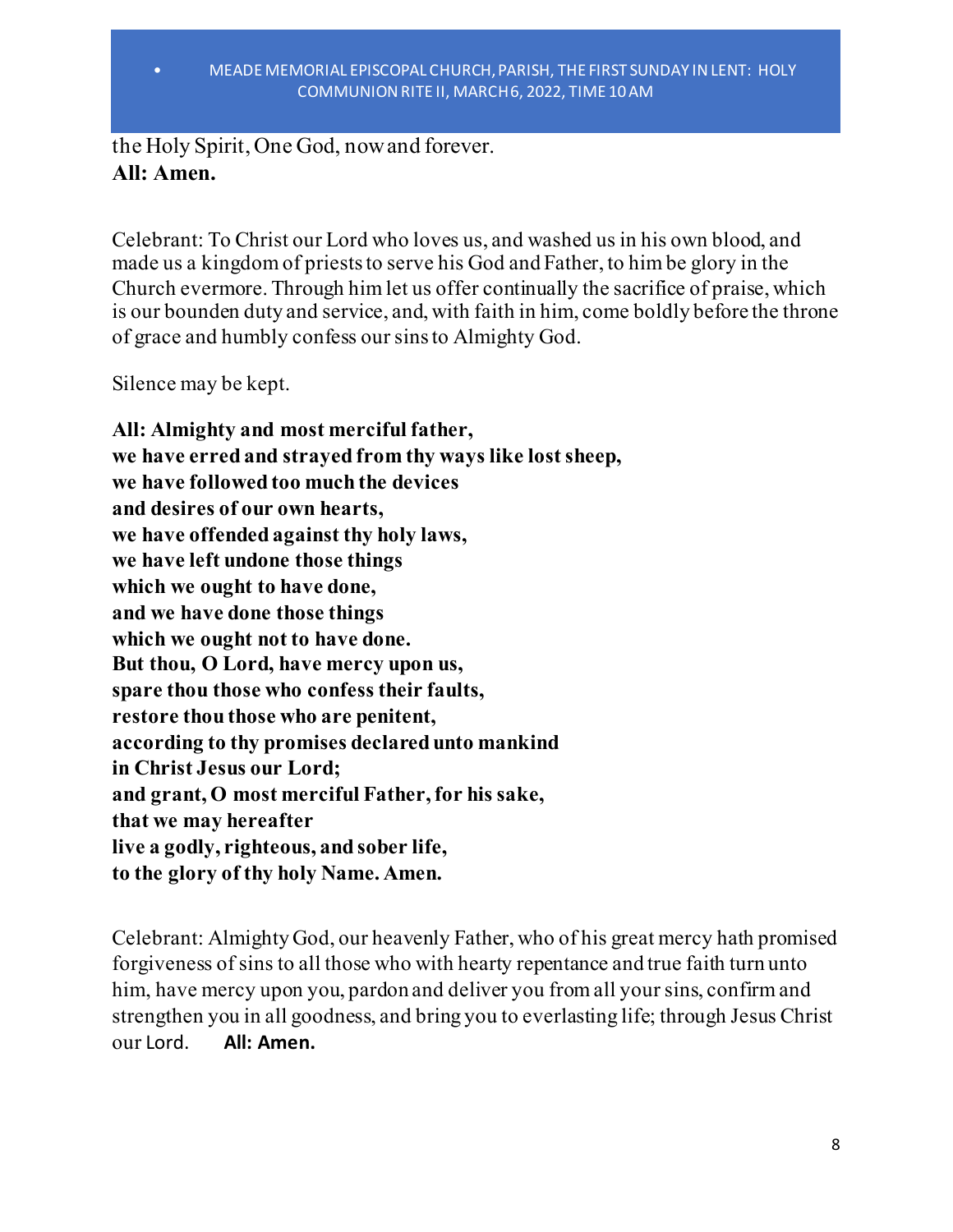THE COMFORTABLE WORDS BCP p. 332 Celebrant: Hear the Word of God to all who truly turn to him. Come unto me, all ye that travail and are heavy laden, and I will refresh you. Matthew 11:28

God so loved the world, that he gave his only-begotten Son, to the end that all that believe in him should not perish, but have everlasting life. John 3:16

This is a true saying, and worthy of all men to be received, that Christ Jesus came into the world to save sinners. 1 Timothy 1:15

If any man sin, we have an Advocate with the Father, Jesus Christ the righteous; and he is the perfect offering for our sins, and not for ours only, but for the sins of the whole world. 1 John 2:1-2

## **The Peace:**

**The Celebrant:** The peace of the Lord be always with you.

**People And also with you.**

## **THE OFFERTORY SENTENCE**

**Celebrant**: All things come of thee, O Lord, and of thine own have we given thee. 1 Chronicles 29:14b

*Lit the Altar Candles and prepare the Table*

Music: What can wash Away My Sin 1982 Hymnal # **[Nothing But The Blood of Jesus](https://www.youtube.com/watch?v=N-aBk7TEPLw)**

**Dedication of 2022 Ministry Pledges and Offering.**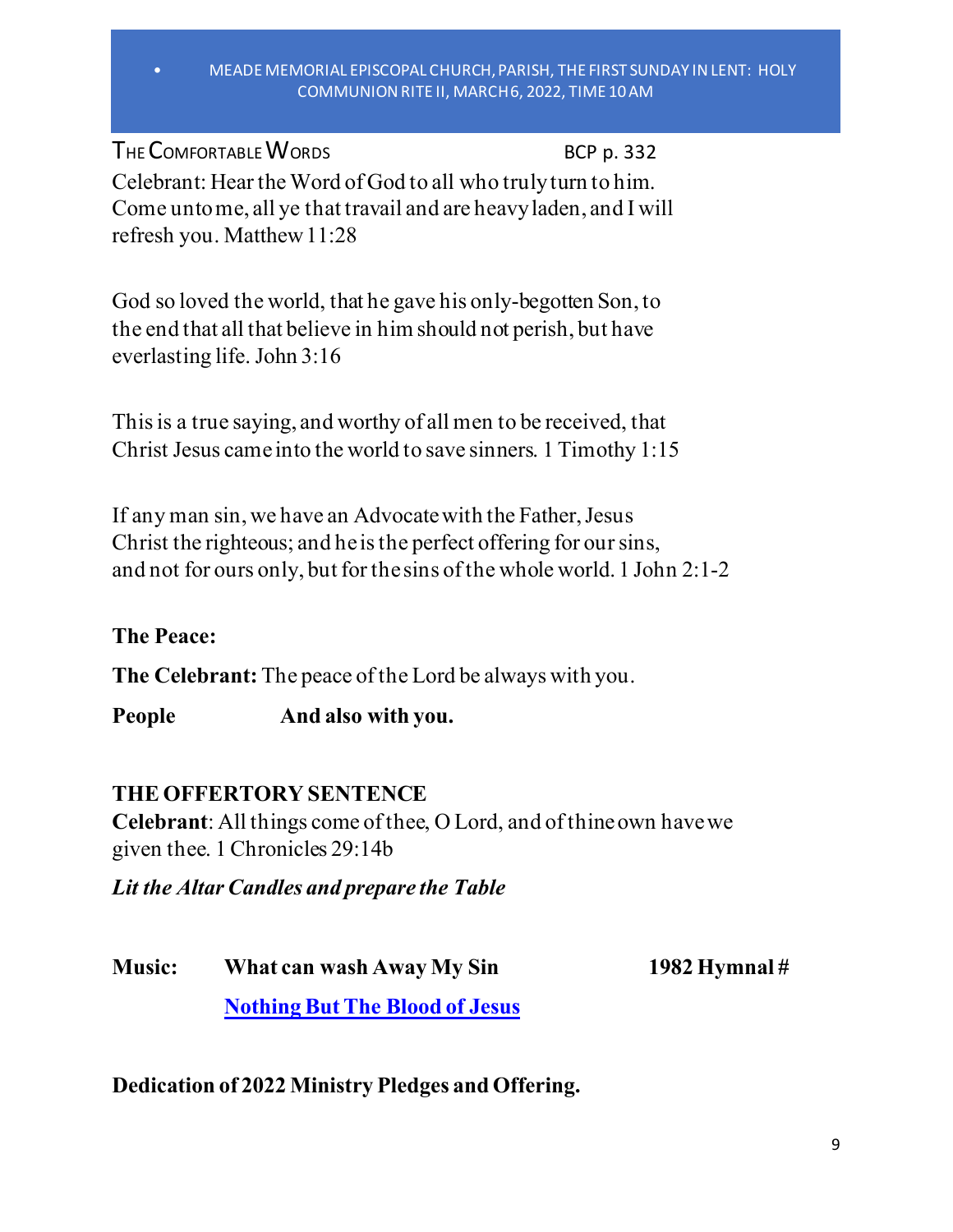### **THE GREAT THANKSGIVING EUCHARISTIC PRAYER I** BCP p. 333

Celebrant: The Lord be with you. **All: And with thy spirit.**

Celebrant: Lift up your hearts. **All: We lift them up unto the Lord.**

Celebrant: Let us give thanks unto our Lord God. **All: It is meet and right so to do.**

It is very meet, right, and our bounden duty, that we should at all times, and in all places, give thanks unto thee, O Lord, holy Father, almighty, everlasting God.

Through Jesus Christ our Lord; who was in every way tempted as we are yet did not sin; by whose grace we are able to triumph over every evil, and to live no longer unto ourselves, but unto him who died for us and rose again.

Therefore, with Angels and Archangels, and with all the company of heaven, we laud and magnify thy glorious Name; evermore praising thee, and saying,

**SANCTUS "Holy, Holy, Holy"** The Hymnal 1982 S-114

**Holy, holy, holy, Lord God of Hosts: Heaven and earth are full of thy glory. Glory be to thee, O Lord Most High. Blessed is he that cometh in the name of the Lord. Hosanna in the highest.**

**Please kneel or remain standing.**

**Celebrant Continues -** All glory be to thee, Almighty God, our heavenly Father, for that thou, of thy tender mercy, didst give thine only Son Jesus Christ to suffer death upon the cross for our redemption; who made there, by his one oblation of himself once offered, a full, perfect, and sufficient sacrifice, oblation, and satisfaction, for the sins of the whole world; and did institute, and in his holy Gospel command us to continue, a perpetual memory of that his precious death and sacrifice, until his coming again.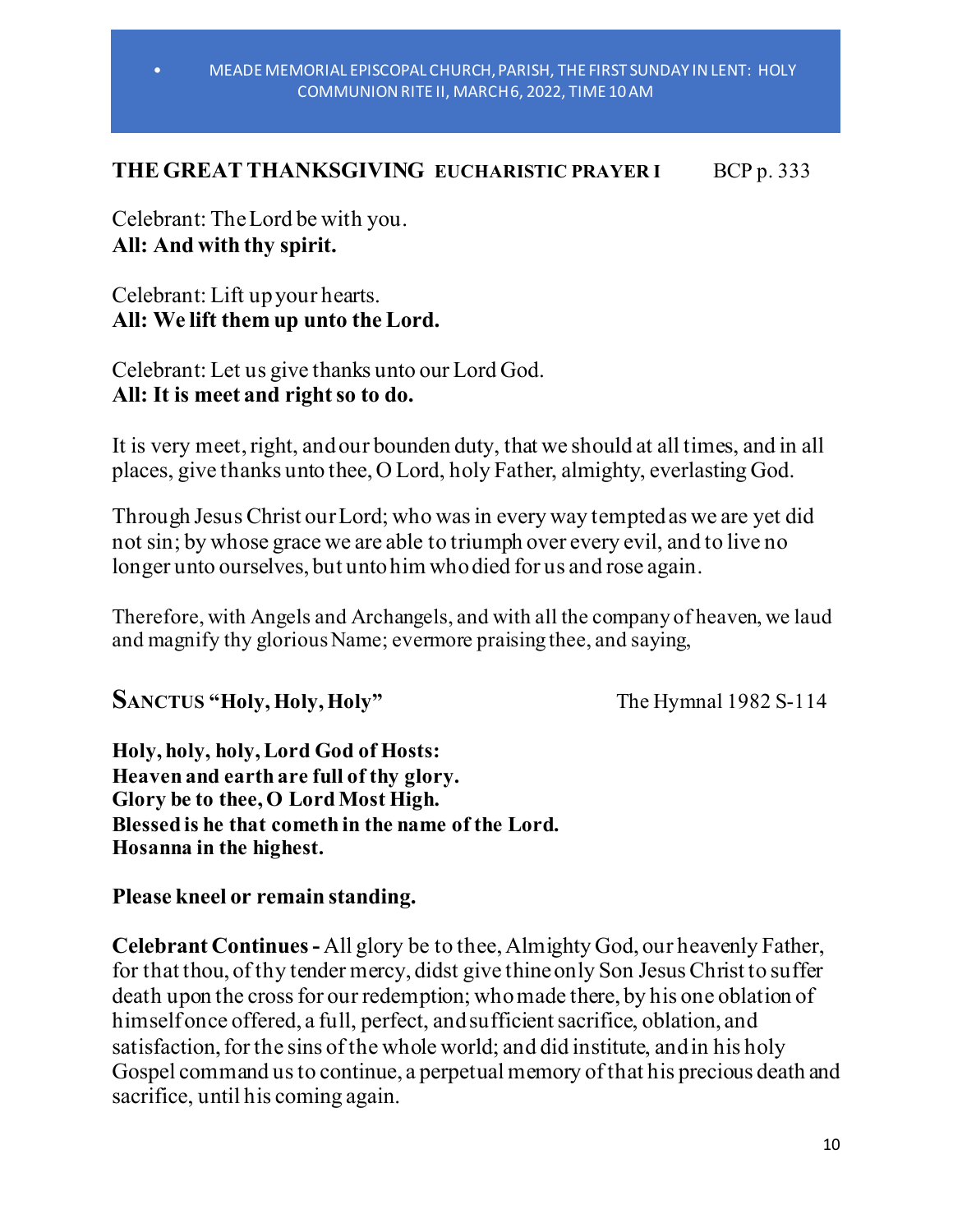At the following words concerning the bread, the Celebrant is to hold it, or lay a hand upon it; and at the words concerning the cup, to hold or place a hand upon the cup and any other vessel containing wine to be consecrated

For in the night in which he was betrayed, he took bread; and when he had given thanks, he brake it, and gave it to his disciples, saying, "Take, eat, this is my Body, which is given for you. Do this in remembrance of me."

Likewise, after supper, he took the cup; and when he had given thanks, he gave it to them, saying, "Drink ye all of this; for this is my Blood of the New Testament, which is shed for you, and for many, for the remission of sins. Do this, as oft as ye shall drink it, in remembrance of me."

Wherefore, O Lord and heavenly Father, according to the institution of thy dearly beloved Son our Savior Jesus Christ, we, thy humble servants, do celebrate and make here before thy divine Majesty, with these thy holy gifts, which we now offer unto thee, the memorial thy Son hath commanded us to make; having in remembrance his blessed passion and precious death, his mighty resurrection and glorious ascension; rendering unto thee most hearty thanks for the innumerable benefits procured unto us by the same.

And we most humbly beseech thee, O merciful Father, to hear us; and, of thy almighty goodness, vouchsafe to bless and sanctify, with thy Word and Holy Spirit, these thy gifts and creatures of bread and wine; that we, receiving them according to thy Son our Savior Jesus Christ's holy institution, in remembrance of his death and passion, may be partakers of his most blessed Body and Blood.

And we earnestly desire thy fatherly goodness mercifully to accept this our sacrifice of praise and thanksgiving; most humbly beseeching thee to grant that, by the merits and death of thy Son Jesus Christ, and through faith in his blood, we, and all thy whole Church, may obtain remission of our sins, and all other benefits of his passion.

And here we offer and present unto thee, O Lord, ourselves, our souls and bodies, to be a reasonable, holy, and living sacrifice unto thee; humbly beseeching thee that we, and all others who shall be partakers of this Holy Communion, may worthily receive the most precious Body and Blood of thy Son Jesus Christ, be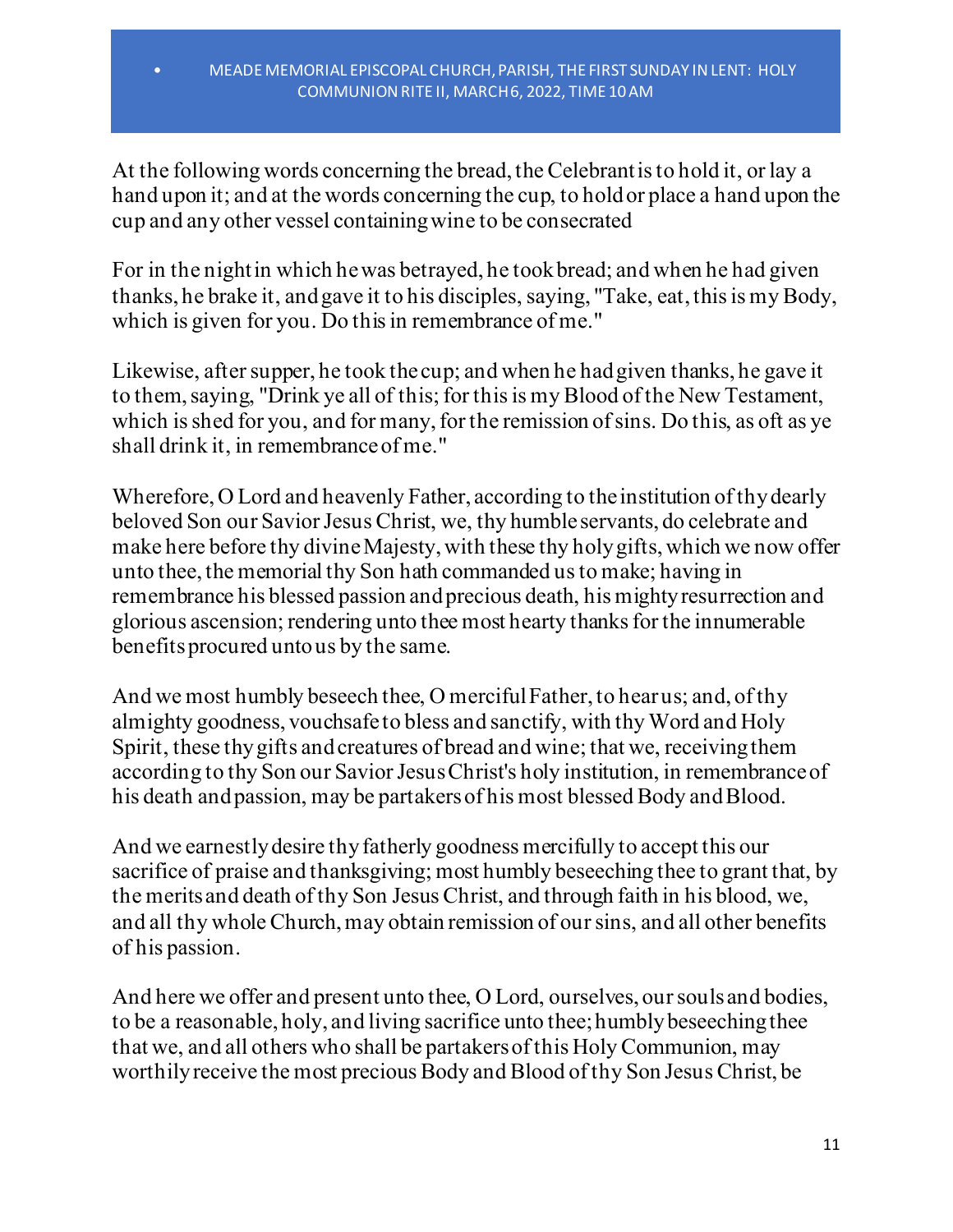filled with thy grace and heavenly benediction, and made one body with him, that he may dwell in us, and we in him.

And although we are unworthy, through our manifold sins, to offer unto thee any sacrifice, yet we beseech thee to accept this our bounden duty and service, not weighing our merits, but pardoning our offences, through Jesus Christ our Lord;

By whom, and with whom, in the unity of the Holy Ghost, all honor and glory be unto thee, O Father Almighty, world without end. **All: Amen.**

## THE LORD'S PRAYER

**Celebrant**: And now, as our Savior Christ hath taught us,we are bold to Pray,

Our Father, who art in heaven, hallowed be Thy name. Thy kingdom come, Thy will be done on earth as it is in heaven. Give us this day our daily bread, and forgive us our trespasses, our trespasses, as we forgive those who trespass against us. And lead us not into temptation and lead us not into temptation; but deliver us from evil, from evil. For Thine is the kingdom, the power, and the glory, for ever and ever, and ever. **Amen**

## **The Breaking of the Bread**

### *The Celebrant breaks the consecrated Bread.*

*A period of silence is kept.*

Celebrant: Christ our Passover is sacrificed for us.

### **People: Therefore, let us keep the feast.**

Celebrant and People

**We do not presume to come to this thy Table, O merciful Lord, trusting in our own righteousness, but in thy manifold and great mercies. We are not worthy so much as to gather up the crumbs under thy Table. But thou art the same Lord whose property is always to have mercy. Grant us therefore, gracious Lord, so to eat the flesh of thy dear Son Jesus Christ, and to drink his blood, that we may evermore dwell in him, and he in us. Amen***.*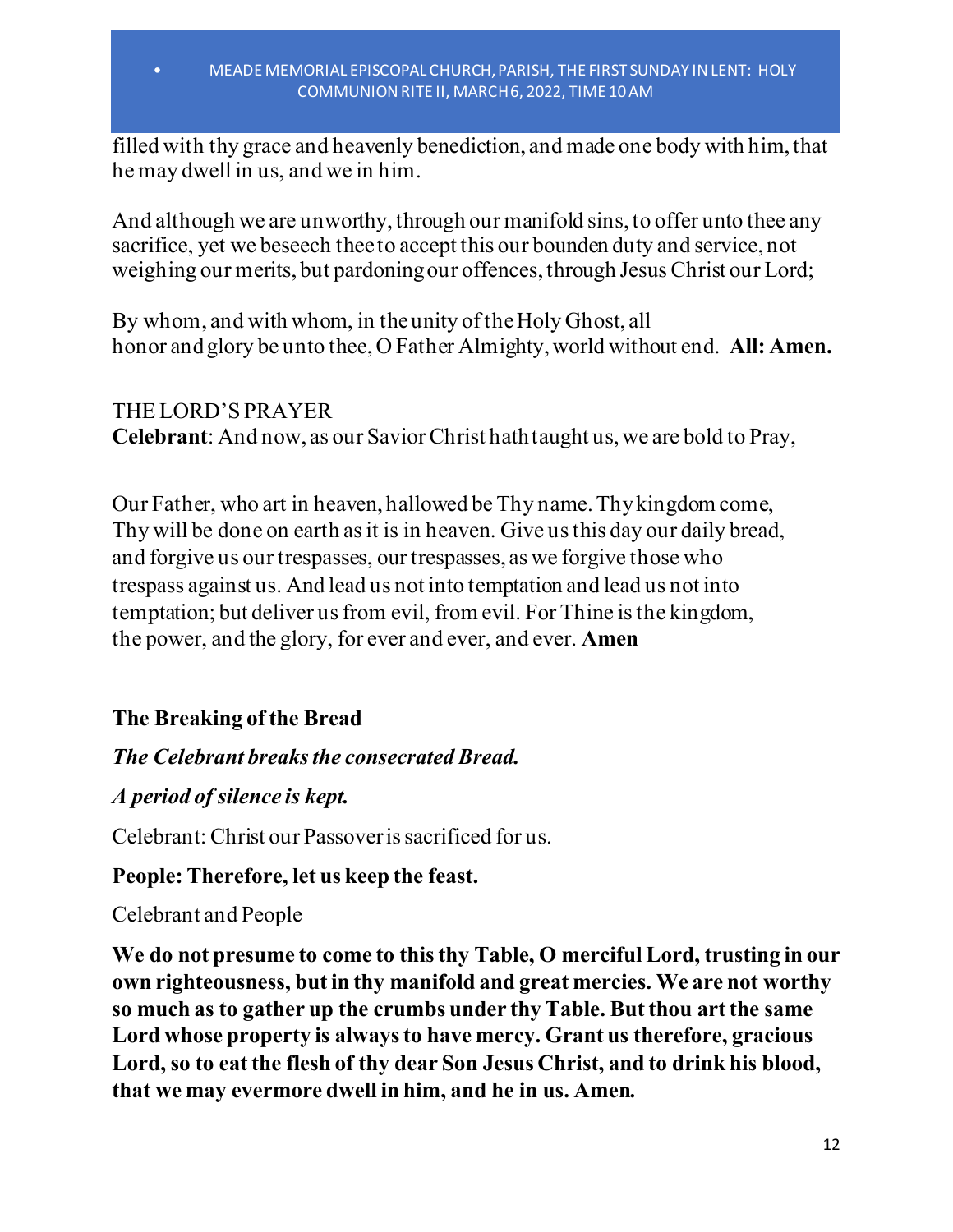Celebrant: The Gifts of God for the People of God. Take them in remembrance that Christ died for you, and feed on him in your hearts by faith, with thanksgiving.

**The Body of Christ, the bread of heaven. [***Amen.***]**

**The Blood of Christ, the cup of salvation. [***Amen.***]**

*After Communion, the Celebrant says*

**Let us pray.**

**Celebrant and People**

**Almighty and everliving God, we most heartily thank thee for that thou dost feed us, in these holy mysteries, with the spiritual food of the most precious Body and Blood of thy Son our Savior Jesus Christ; and dost assure us thereby of thy favor and goodness towards us; and that we are very members incorporate in the mystical body of thy Son, the blessed company of all faithful people; and are also heirs, through hope, of thy everlasting kingdom. And we humbly beseech thee, O heavenly Father, so to assist us with thy grace, that we may continue in that holy fellowship, and do all such good works as thou hast prepared for us to walk in; through Jesus Christ our Lord, to whom with thee and the Holy Ghost, be all honor and glory, world without end.** *Amen.*

### *The Priest, gives the blessing*

The peace of God, which passeth all understanding, keep your hearts and minds in the knowledge and love of God, and of his Son Jesus Christ our Lord; and the blessing of God Almighty, the Father, the Son, and the Holy Ghost, be amongst you, and remain with you always. *Amen.*

*Deacon***: Let us go forth into the world, rejoicing in the power of the Spirit.**  *People***: Thanks be to God.**

**Adult Forum**

**Prayer for our Country County County County County County County County County County County County County County County County County County County County County County County County County County County County County Co** 

**Almighty God, who hast given us this good land for our heritage: We humbly beseech thee that we may always prove ourselves a**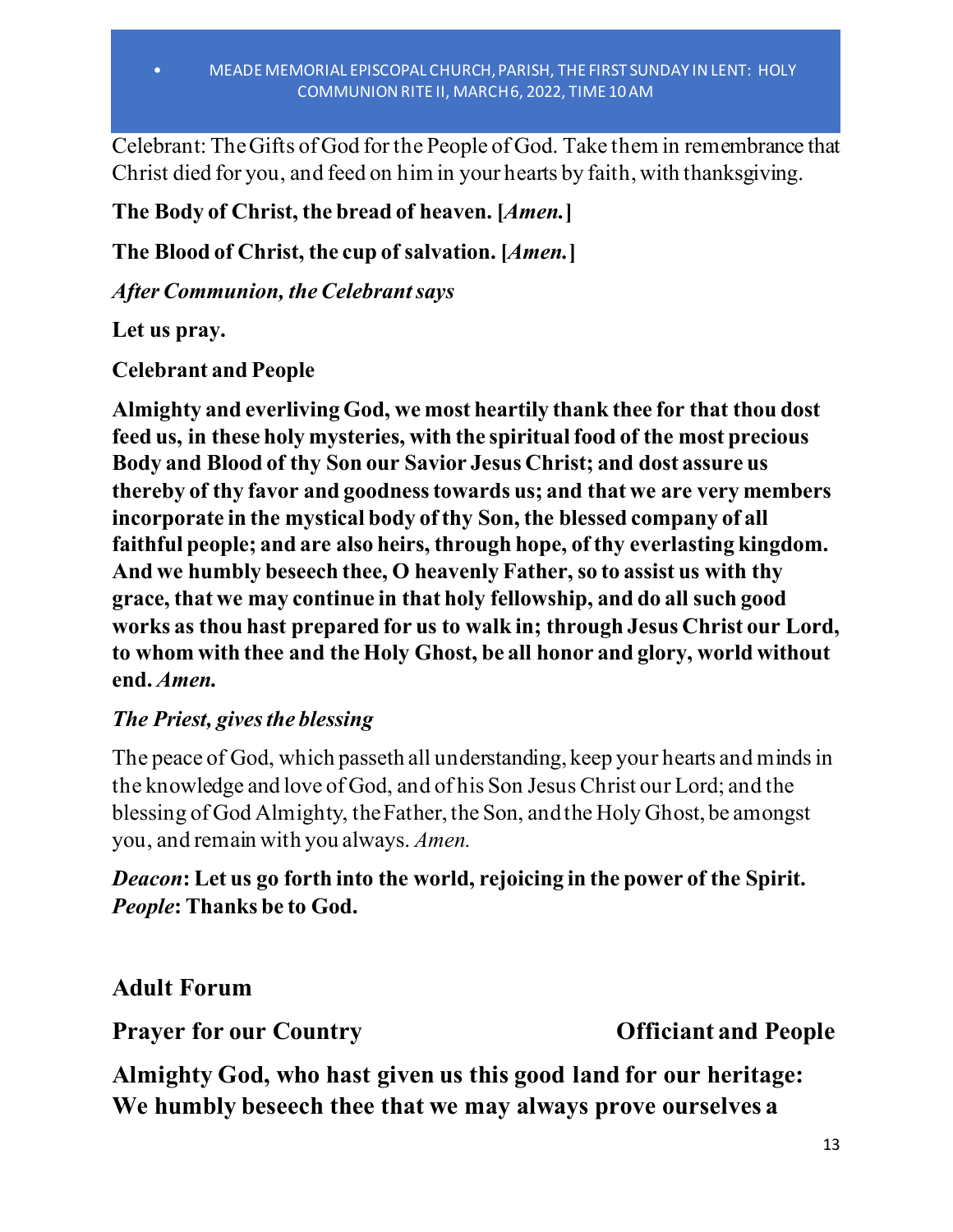**people mindful of thy favor and glad to do thy will. Bless our land with honorable industry, sound learning, and pure manners. Save us from violence, discord, and confusion, from pride and arrogance, and from every evil way. Defend our liberties, and fashion into one united people the multitudes brought hither out of many kindreds and tongues. Endue with the spirit of wisdom those to whom in thy Name we entrust the authority of government, that there may be justice and peace at home, and that, through obedience to thy law, we may show forth thy praise among the nations of the earth. In the time of prosperity, fill our hearts with thankfulness, and in the day of trouble, suffer not our trust in thee to fail; all which we ask through Jesus Christ our Lord. Amen.**

**Processional:** Now than We All Our God **Hymnal** #397

 **[Now Thank We our God](https://www.youtube.com/watch?v=g_OgVO7ftFI)**

## **Important Announcement:**

Thank you to our 2022 Stewardship Committee Members: Deborah Daniel, Angela Patterson, Denise Brown, Nadine Goff.

- Air Conditioner Repair In-Progress.
- Wednesday Lenten Worship and Bible Study 03/9/2022 @7PM.
- Holy Communion Sunday  $3/13/2022$  @ 10 AM
- Vestry Monday 3/14/2022
- TV Screen Donated by Alan Capute
- Holy Communion Elements are available for home.
	- o Please call the Church office 703-549-1334 for HC supplies.